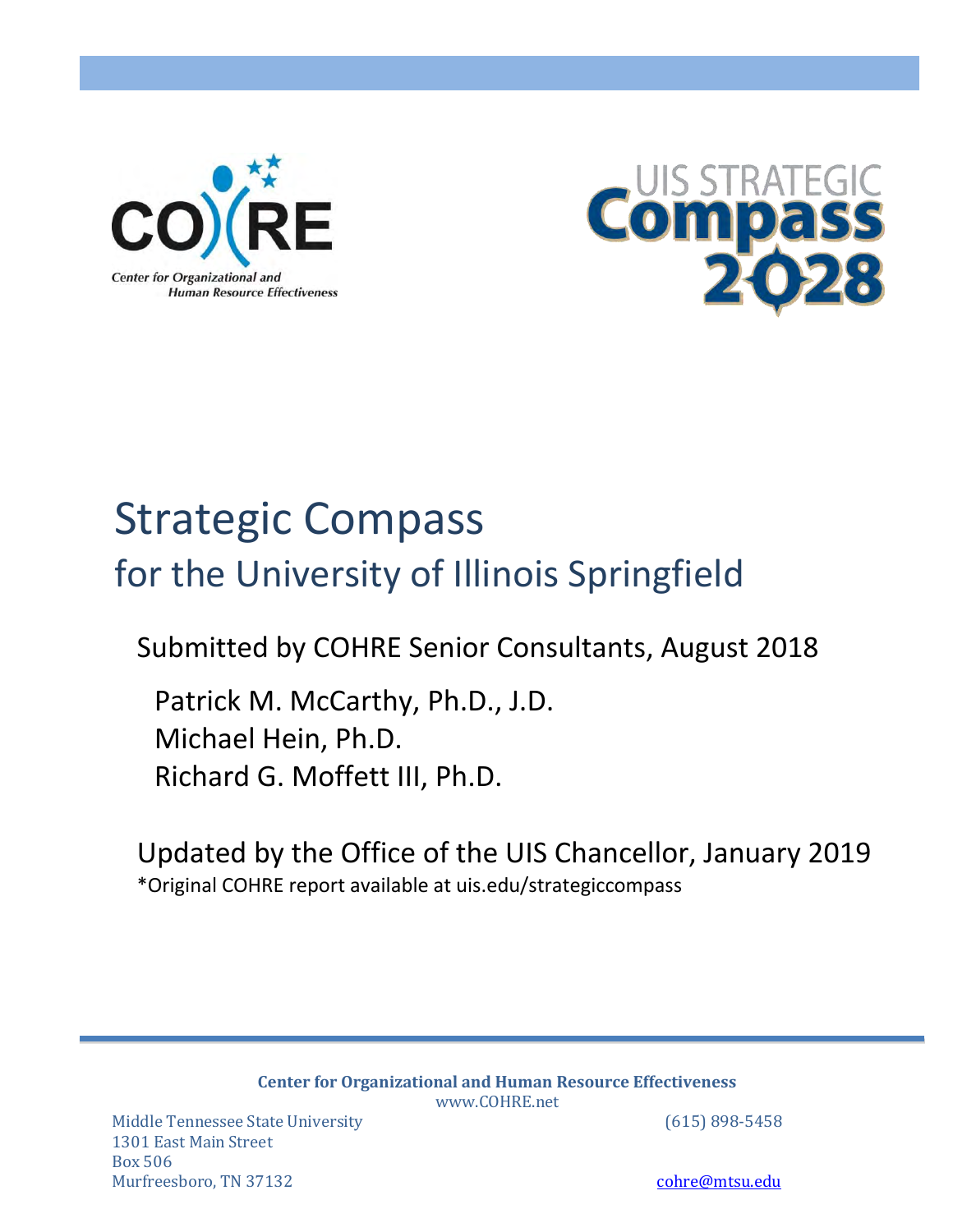# Contents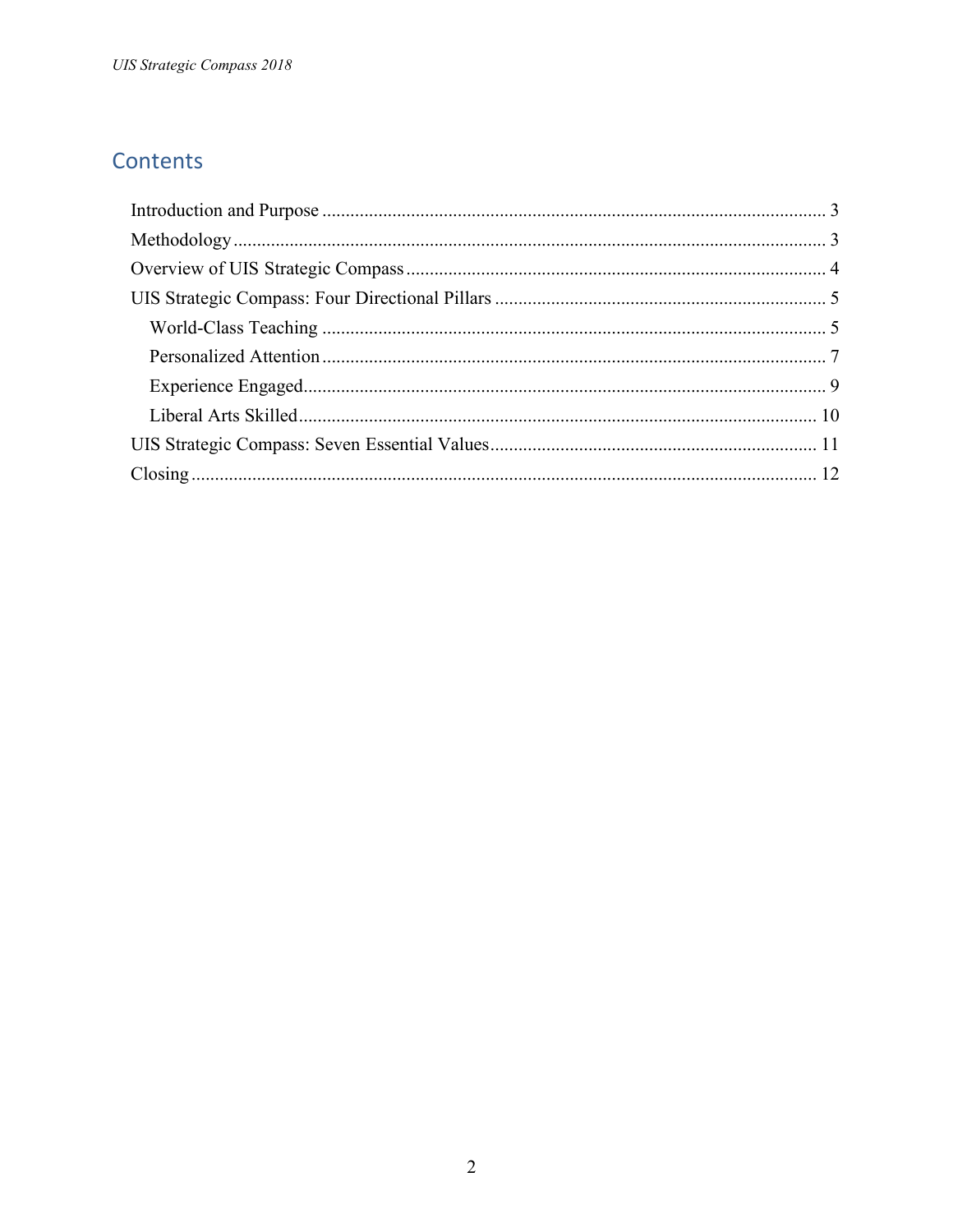# UIS Strategic Compass

# Introduction and Purpose

In 2017, the University of Illinois at Springfield's (UIS) Chancellor Susan Koch and Provost Dennis Papini sought the development of a Strategic Compass to clarify UIS' identity and guide the strategic direction of the university. The Center for Organizational and Human Resource Effectiveness (COHRE) at Middle Tennessee State University was commissioned to design and conduct the process for engaging UIS stakeholders' input, ultimately producing a collectively developed vision for UIS. COHRE served as a neutral third party in guiding this process, with full independence for all aspects of the project. The COHRE Senior Consultants who led this endeavor were Dr. Michael Hein, Dr. Patrick McCarthy and Dr. Richard Moffett.

The Strategic Compass approach is anchored in identifying the strengths, distinctive qualities, underlying values and future ambitions of an organization. These provide an essential foundation for addressing strategic development priorities. The resulting Strategic Compass provides the general framework of the organization's identity and aspirations. It is particularly useful in dynamic environments, because this framework provides strategic direction with flexibility for how the organization can adapt to evolving circumstances.

The UIS Strategic Compass was collaboratively developed, utilizing extensive input across UIS stakeholders. In contrast to the top-down mandate of most strategic planning approaches, the Strategic Compass is an inductive integration of the shared vision for UIS.

**NOTE:** This version of the UIS Strategic Compass report was edited and updated in January 2019 to reflect the collective work that resulted from a university-wide effort to develop and affirm the new UIS mission, vision and values statements.

# <span id="page-2-0"></span>Methodology

The process involved two primary phases. The first phase featured the use of individual and focus group interviews ("focus groups") from a wide range of UIS stakeholders to identify issues and perspectives that they deemed to be significant. The focus groups also provided qualitative descriptions of these perspectives. The focus groups were conducted from October 2017 through February 2018 with stakeholders that included UIS faculty, staff, administrators, students, alumni and community collaborators.

The second phase included the development and administration of surveys for further input. Participation, in April 2018, was fully anonymous with high security protections. One survey was sent to all full-time faculty, staff and administrators. Another survey was sent to all students. These surveys provided further qualitative and quantitative descriptions of some issues initially raised by the focus group participants.

At least 85 focus groups with 268 participants were conducted. Most of the focus groups contained 10 or fewer individuals, which helped facilitate the engagement of each participant.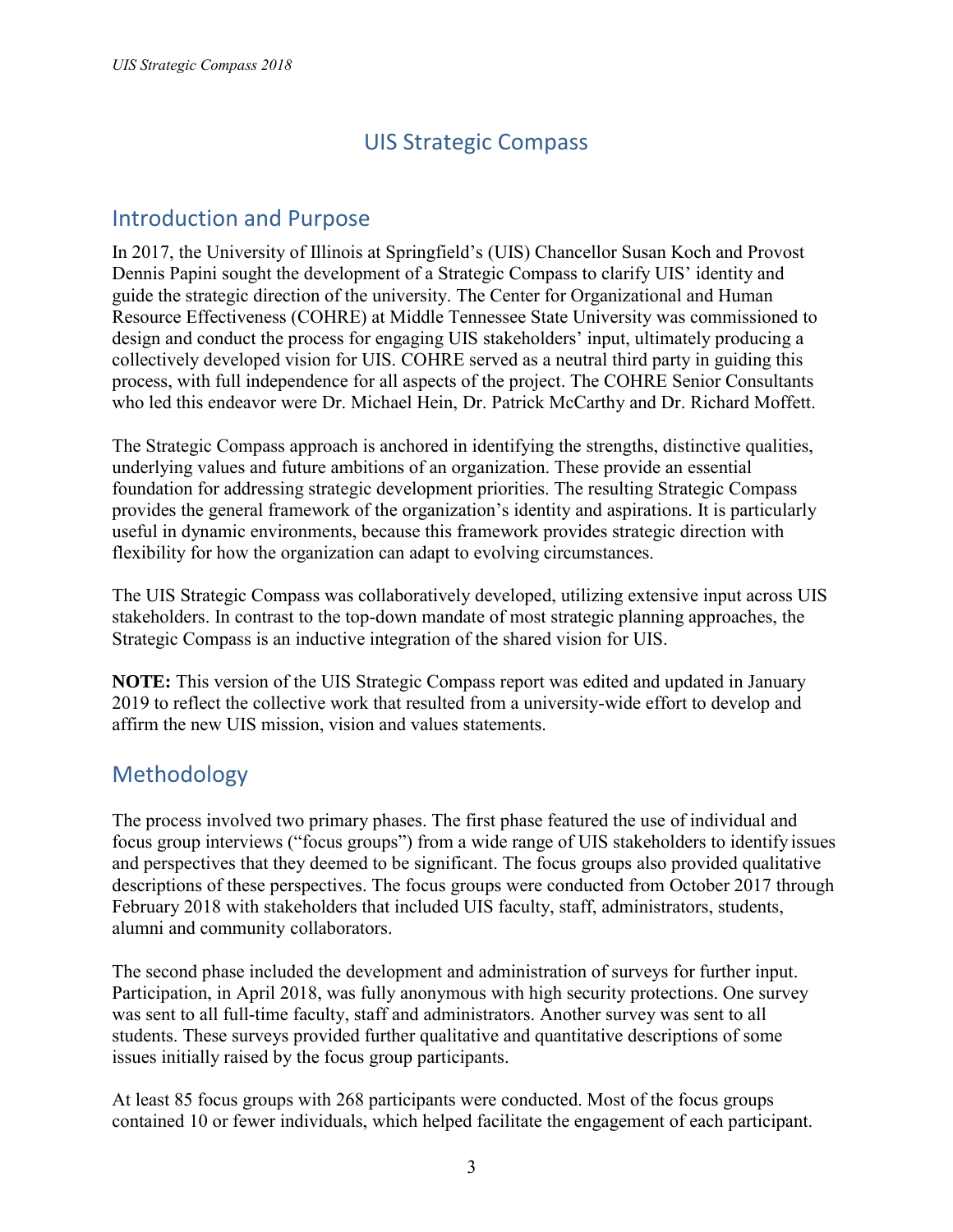The survey to faculty, staff and administrators was completed by 246 people and yielded 1,673 comments in addition to their ratings of the quantitative items. Furthermore, 266 students completed their survey, adding 1,351 comments along with their ratings of the quantitative items. More detailed information about the focus groups and surveys is available in the supplementary Strategic Compass Technical Report provided by COHRE to UIS, including further description of participants' views regarding many of the issues highlighted in this Strategic Compass.

COHRE also reviewed an array of documents of potential relevance. Some examples include: the previous UIS Strategic Plan (January 2006), the microaggressions report authored by McChesney and Moranski (March 2016) and the UI System Strategic Framework (May 2016).

The extensive participation of so many UIS stakeholders across multiple methods provided a solid foundation for generating conclusions, particularly since consistent findings emerged across the varied sources. The resulting UIS Strategic Compass is an aspirational vision of UIS' identity and strategic direction.

# <span id="page-3-0"></span>Overview of UIS Strategic Compass

UIS strives to provide a **Premier Educational Experience**. That overarching strategic goal aligns with the UI System's emphasis and reputation for exceptional quality yet enables UIS to tailor that ambition to its own distinctive priorities, including its mission "to provide a uniquely studentcentered educational experience both in and out of the classroom through active learning, meaningful research and impactful civic engagement that prepares graduates to contribute fully to society." What that looks like and how it's achieved is expressed via four directional pillars and seven essential values and guided by UIS' vision "to be a pathway for opportunity, a catalyst for change and a space of possibility where learners become ethical and passionate scholars, leaders and citizens capable of transforming their local and global communities."

The UIS directional pillars features **World-Class Teaching**, where students get **Personal Attention** and are both **Experience Engaged** and **Liberal Arts Skilled**. These pillars are guided by an environment of seven essential values: **Student-focused Teaching and Learning, Integrity, Inquiry, Civic Engagement, Diversity, Strategic Thinking and Accountability.** 

The UIS Strategic Compass is described in more detail below. This new path forward honors the university's history and leverages its strengths, yet evolves for the future with a core identity.

The ideals of the UIS Strategic Compass have substance and impact as they are translated into actionable priorities. Accordingly, the descriptions below integrate several issues of particular significance for UIS to manifest the ideals into actions.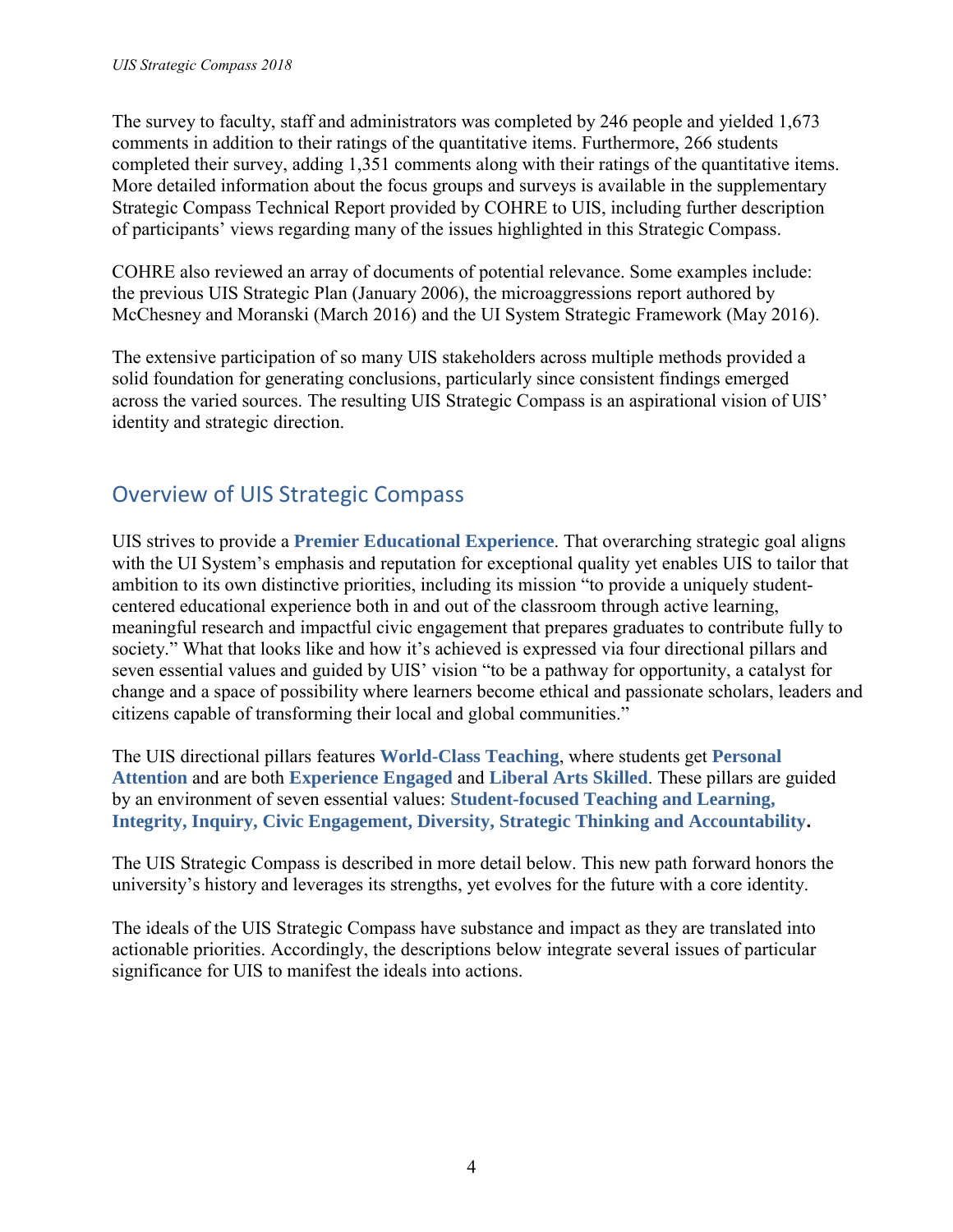# <span id="page-4-0"></span>UIS Strategic Compass: Four Directional Pillars

# <span id="page-4-1"></span>**World-Class Teaching**

UIS has strong roots in a teaching-oriented mission, and UIS stakeholders universally emphasize the importance of top-tier teaching quality for the university's future. UIS has a proud history of innovative approaches for stimulating student learning and engagement in the classroom and online. Moreover, the vast majority of UIS classes are taught by professors and full-time instructors, while students at some other universities are often taught by part-time temporary instructors or graduate students. There is a core of talented and dedicated faculty, and supporting them is essential. UIS continues to affirm its commitment to world-class teaching quality and recognizes key priorities for enhancing its future success.

*Key Priorities:* 

- *Reinforce emphasis on hiring faculty with strong teaching skills.*
- *Improve teaching assessment and feedback systems.*
- *Recognize and reward high-quality teaching.*
- *Invest in ongoing development of faculty teaching skills.*

It is essential for UIS to hire faculty with strong teaching skills and to provide ongoing development and support for those faculty.<sup>1</sup> UIS should reinforce an emphasis on hiring criteria for faculty positions that heavily weight the candidates' teaching potential, including their skills, abilities, motivation, creativity and innovation. This includes both facilitating student learning and energizing student engagement.

Development of teaching quality begins with effectively assessing the strengths and areas for improvement of each faculty member. That feedback should drive individualized strategies for how to further develop each one's teaching capabilities. This, in turn, would help the university to more effectively allocate resources to support these developmental efforts.

Faculty and administrators indicate that the current assessment tool is insufficient for providing effective developmental feedback. Better assessment systems can improve developmental feedback, provide individualized performance goal-setting, facilitate incentives for improvement and strengthen accountability for teaching quality.

Recognition and rewards are also important for reinforcing high-quality teaching, and better assessment systems offer a valuable foundation for doing so more effectively. One current practice that is strongly endorsed by UIS stakeholders is placing a particular emphasis on teaching performance when making promotion and tenure decisions.<sup>2</sup> Additional options include ongoing constructive feedback, prestigious teaching awards, high-profile recognition at major

<sup>1</sup>Professional development of staff and administrators is also important.

<sup>&</sup>lt;sup>2</sup>The processes for promotion and tenure decisions are widely cited by faculty and administrators as priorities for improvement, and better assessment systems are a key step.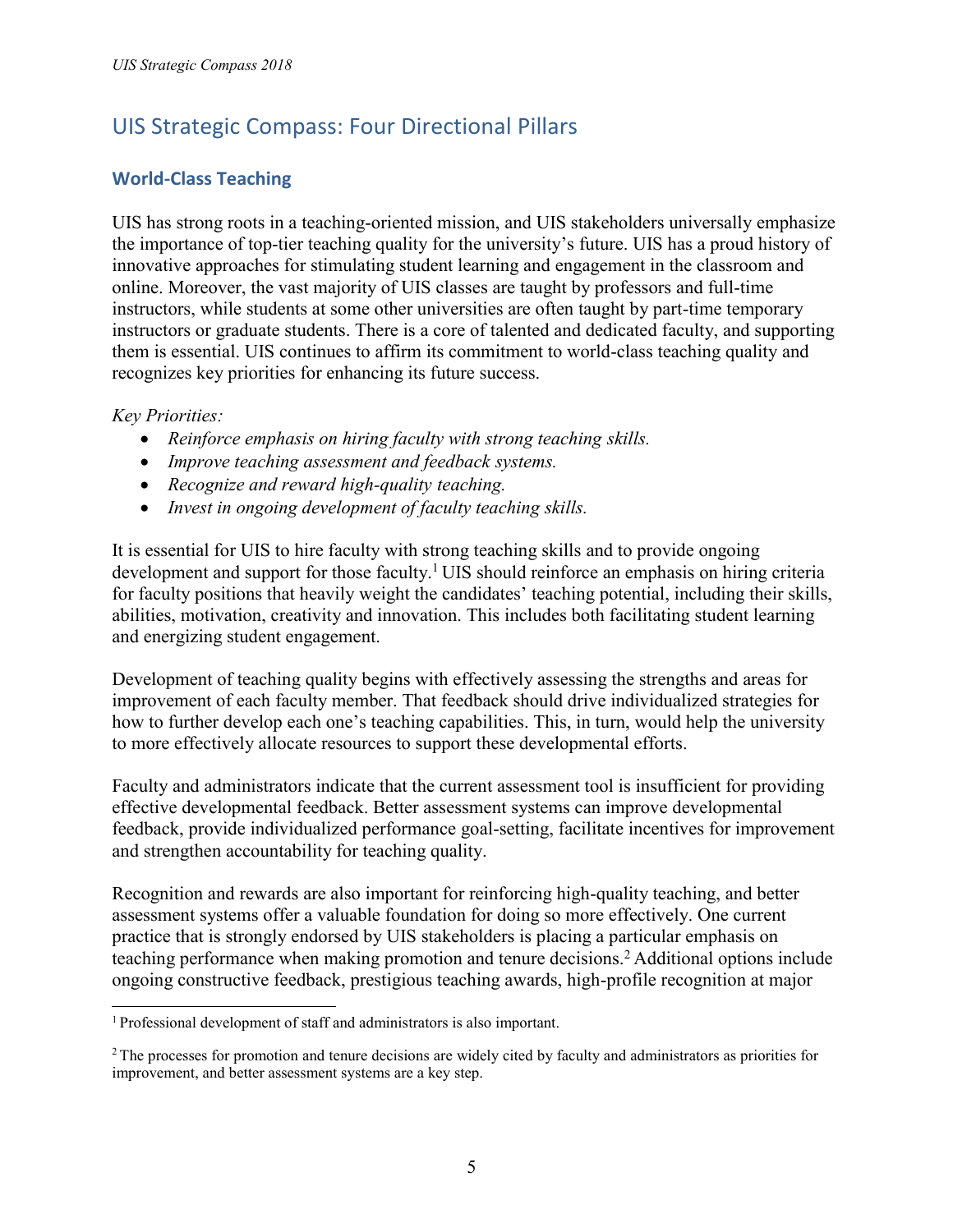ceremonies and in the media, as well as informal attention throughout the year from leaders throughout the university. A positive side-effect to doing these well is improved morale.

Exceptional teaching quality is integral to UIS' identity and mission, which makes faculty development a pinnacle priority for the university. For these Stars to shine, UIS must significantly and strategically invest in the ongoing development of its faculty.

UIS should "[e]stablish a unit, perhaps a 'Faculty Development Center' in order to create, organize and sustain programs and initiatives related to teaching innovation and engaged learning." That call from the 2006 UIS Strategic Plan (prominently listed as Goal No. 1's Action Step No. 1) has yet to be fulfilled and is a major omission limiting developmental progress.<sup>3</sup>In recent years, waning UIS resources for externally based professional development have further stifled progress.

There have been some positive developmental advances at UIS, most notably the Center for Online Learning, Research and Service (COLRS) to support online teaching.<sup>4</sup> However, UIS could significantly benefit from providing more comprehensive teaching innovation support services at an exemplary level, including for classroom-based teaching and for fostering the Experience Engaged and Liberal Arts Skilled pillars of the UIS Strategic Compass.

<sup>&</sup>lt;sup>3</sup> Although the UIS website contains a section with a similar[-](http://www.uis.edu/fdo))sounding name (Faculty Development Office [www.uis.edu/fdo\), t](http://www.uis.edu/fdo))hat does not operate as a comprehensive faculty development center. UIS administrators acknowledge that the Faculty Development Center recommendation of the 2006 UIS Strategic Plan has not been implemented.

<sup>4</sup>Regarding online generally: Many stakeholders cite the quality of UIS online courses as a competitive advantage. While the university was a proactive innovator during the early rise of online education, UIS should heed cautions against potentially over-assuming its status in this arena. The online market has grown exponentially, bringing far more competitors with nationally prominent reputations. Online students can easily shop among any of them. Moreover, what it takes to initially create online success is not the same as what it takes to stay out front in this rapidly evolving arena. Even some early online pioneers with major competitive and resource advantages have encountered unanticipated declines for these reasons. UIS needs to be accordingly diligent in order to sustain its online success.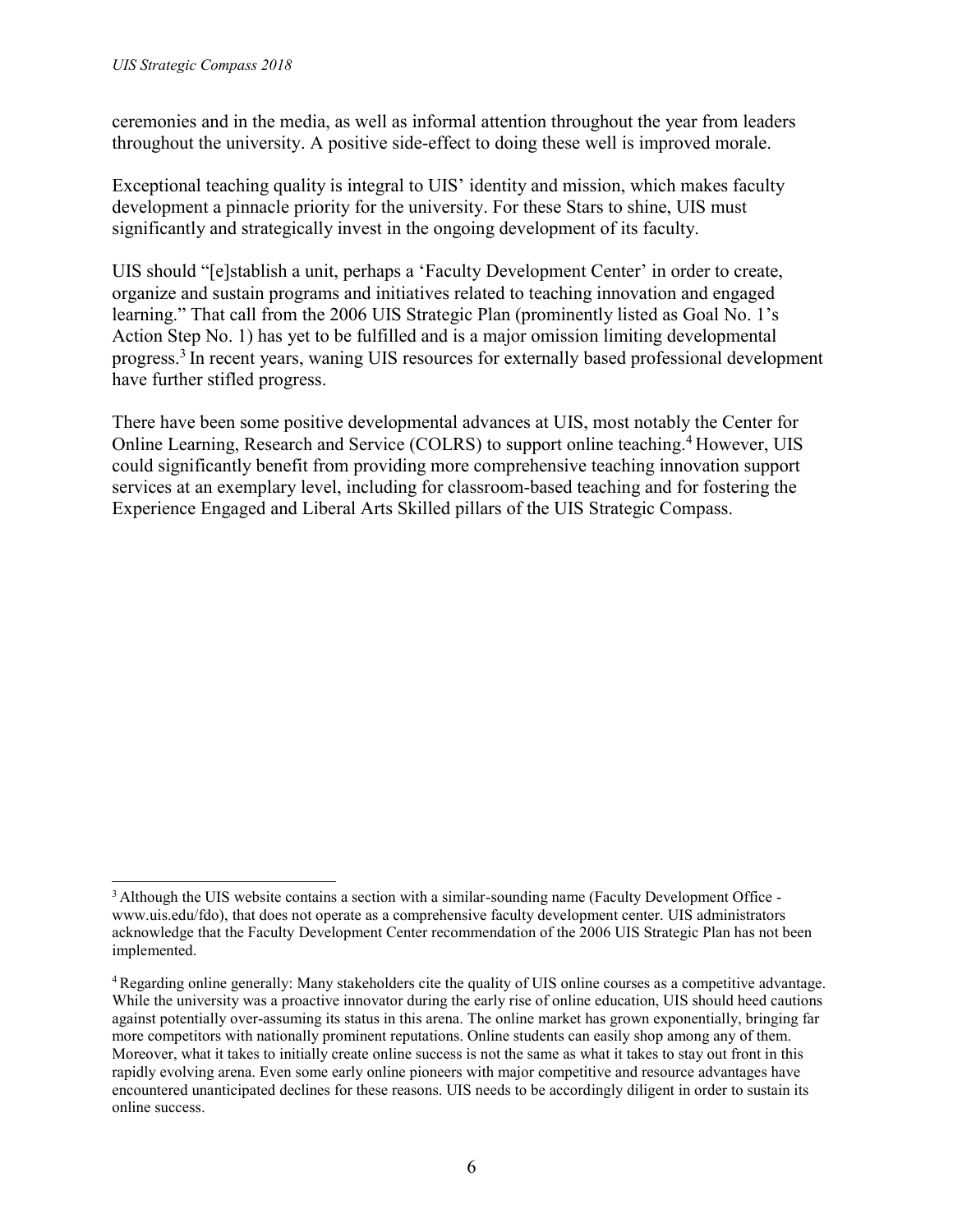# <span id="page-6-0"></span>**Personalized Attention**

Personalized attention to the students has been a defining feature of UIS throughout its history. Stakeholders are particularly proud of this distinction and reiterate its essential role for UIS' future. All corners of the university impact this ideal, including students' interactions with faculty, staff and administrators regarding their full spectrum of experiences at the university.

## *Key Priorities:*

- *Reinforce emphasis on individualized student interactions with faculty and staff.*
- *Assure classes available in format students want/need (classroom vs. online).*
- *Improve practices for meeting specialized needs of diverse student body.*
- *Develop critical student life factors.*

On the academic side, stakeholders frequently cite positive examples at UIS such as small class sizes; individualized communication, feedback and mentoring from faculty; and opportunities for student involvement with research and other experiential activities. UIS affirms its commitment to such standards for students getting an education with a personal touch. Individualized student-faculty interactions are a central element.

Of course, staff interactions also directly and significantly impact students' perceptions of how personal (or impersonal) their experience at UIS is and merit further diligence by UIS. Additionally, administrators' support of faculty and staff in these regards can be a facilitator (or barrier) for reinforcing the personal connection of each student with the university.

An additional academic aspect of personal attention is the ability for students to get classes in the format they want/need, particularly regarding classroom-based versus online courses. Online courses are valuable for many students, and stakeholders rate these courses positively overall. The convenience and quality of these courses led half of the surveyed students to want more online offerings. In contrast, another half of the surveyed students indicate they prefer and benefit more from classroom-based courses, and some noted a detrimental impact on their campus life experience if their only choice for some courses is online (e.g., if they live on campus but are required to take classes online). Opportunities for adding sections of courses in either modality may be facilitated financially as UIS achieves its intended enrollment growth in the years ahead. The recommendation is to assure an appropriate balance of classroom-based versus online sections, especially for required courses and popular electives.

Personalized attention also encompasses an inclusive culture, reinforced by practices that meet the specialized needs (academic and otherwise) of a diverse student body. Student life is another key factor, including residence life and other campus life considerations. Stakeholders recognize the ascending ambitions of UIS in these areas and some corresponding achievements. They also point out significant needs for improvement as UIS continues its evolution in these areas.

A commitment to diversity and inclusion is explicitly a focus for the UI System overall, and for UIS specifically. Meeting the specialized needs of diverse students, while fostering an inclusive culture, is key for success. UIS stakeholders acknowledge efforts and programs to help meet such needs, yet advocate for further progress in the future.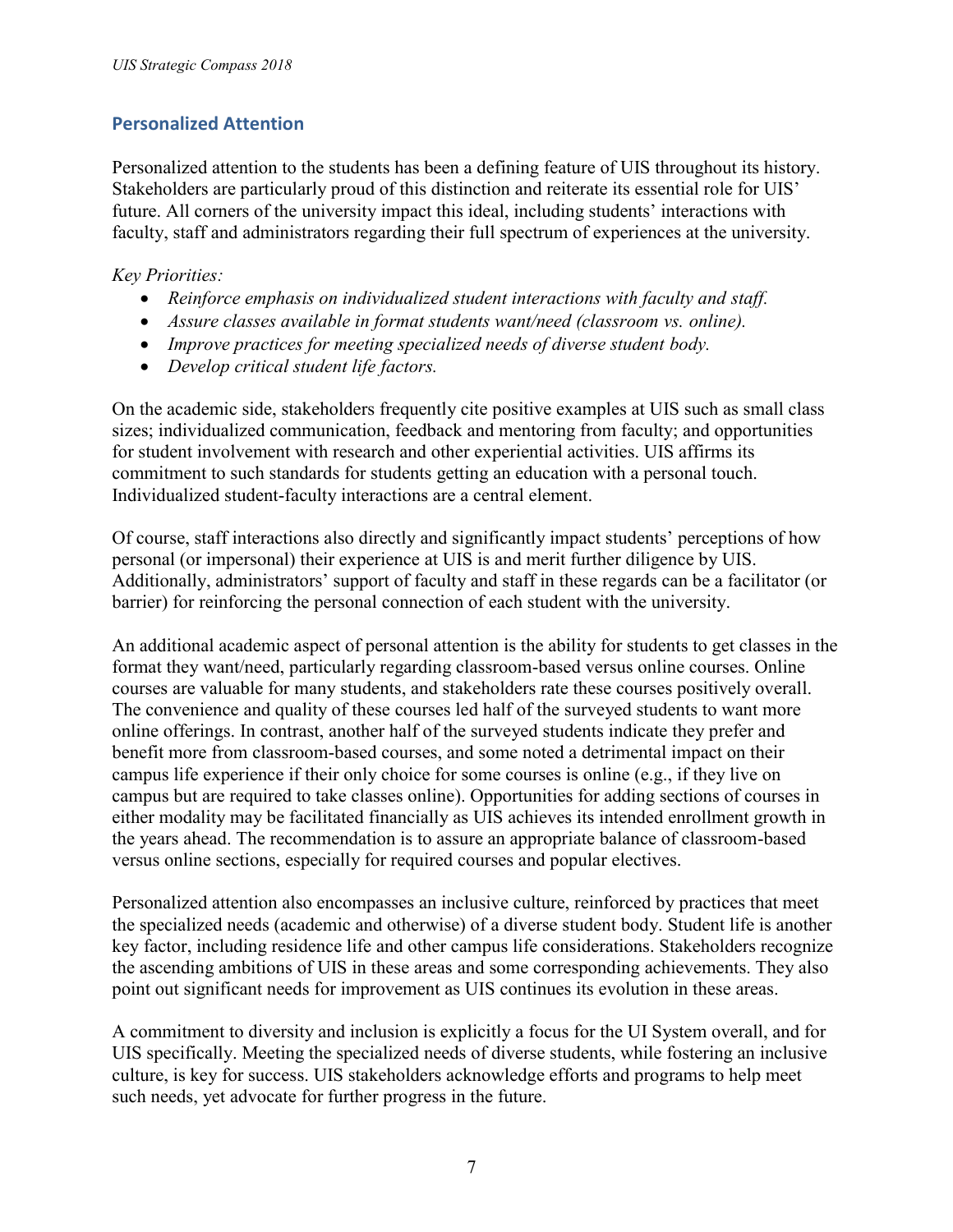A valuable starting point is to identify the varying student segments, evaluate how effectively each is served and develop an integrated strategy for the future. UIS draws a wide array of students<sup>5</sup> and offers a variety of support services, with stakeholders reporting considerable differences in the quality and effectiveness of such services. This has a major impact on student success and retention and merits high priority attention.

Assessing the strengths and shortcomings of each student support program, and developing strategic goals with action plans, is an important foundation. An integrated approach can also leverage the strengths of some programs to improve others. For instance, beneficial aspects of programs serving Capital Scholars and/or student athletes may be expanded to positively impact additional segments of students. Such cross-fertilization advances a more inclusive approach to personally assisting students and expands the positive impact accordingly.

The amount of resources, including staffing levels, also need to be strategically addressed as UIS plans for how to best serve each segment of a diverse student body. Limited resources means that increased attention to one segment often results in decreased attention to another segment. For instance, stakeholders note that transfer students were historically the cornerstone of the university, yet the more recent focus on adding traditional freshman has significantly challenged the ability to serve transfer students. Administrators' planning and support will be vital to empower coordinated gains across all segments.

Student life also has a major role in the personalized care that a student experiences with the university. The impact is heightened by the physical distance of the campus from downtown Springfield and business areas. UIS has an ascending focus on enhancing campus life and integrating with the Springfield community, although many of these efforts are in the early stages.

Each student's personal experience of campus life is driven by social interaction opportunities. These are created directly via student life events and indirectly by having common areas that attract students to gather and interact. The Student Union is one recent achievement for the latter. Expanding the accessibility of the Student Union and creating more common areas (inside and outside) throughout the rest of the campus are recommended, in addition to further growth of student life events.

Residence life offers significant potential for improvement, and the new leadership in this area may facilitate progress and reduce the excessive number of housing vacancies on campus. Stakeholders note that high cost (relative to the local housing market) is a barrier. Student feedback also emphasizes social restrictions specifically, and culture issues more generally, as major targets for improvement. Many add that the hours for access to food services are too limited, especially since there are no off-campus alternatives nearby and transportation is not always available. Stakeholders at all levels of the university advocate high-priority attention to each of these issues.

 $5$ e.g., undergraduate, graduate, residential, commuter, transfer, traditional freshmen, non-traditional adults, urban, rural, international, first-generation, honors, student athletes; with a diversity of academic abilities and socioeconomic status, as well as race, ethnicity, religion, age, disability, gender, LGBTQ+ status, and more.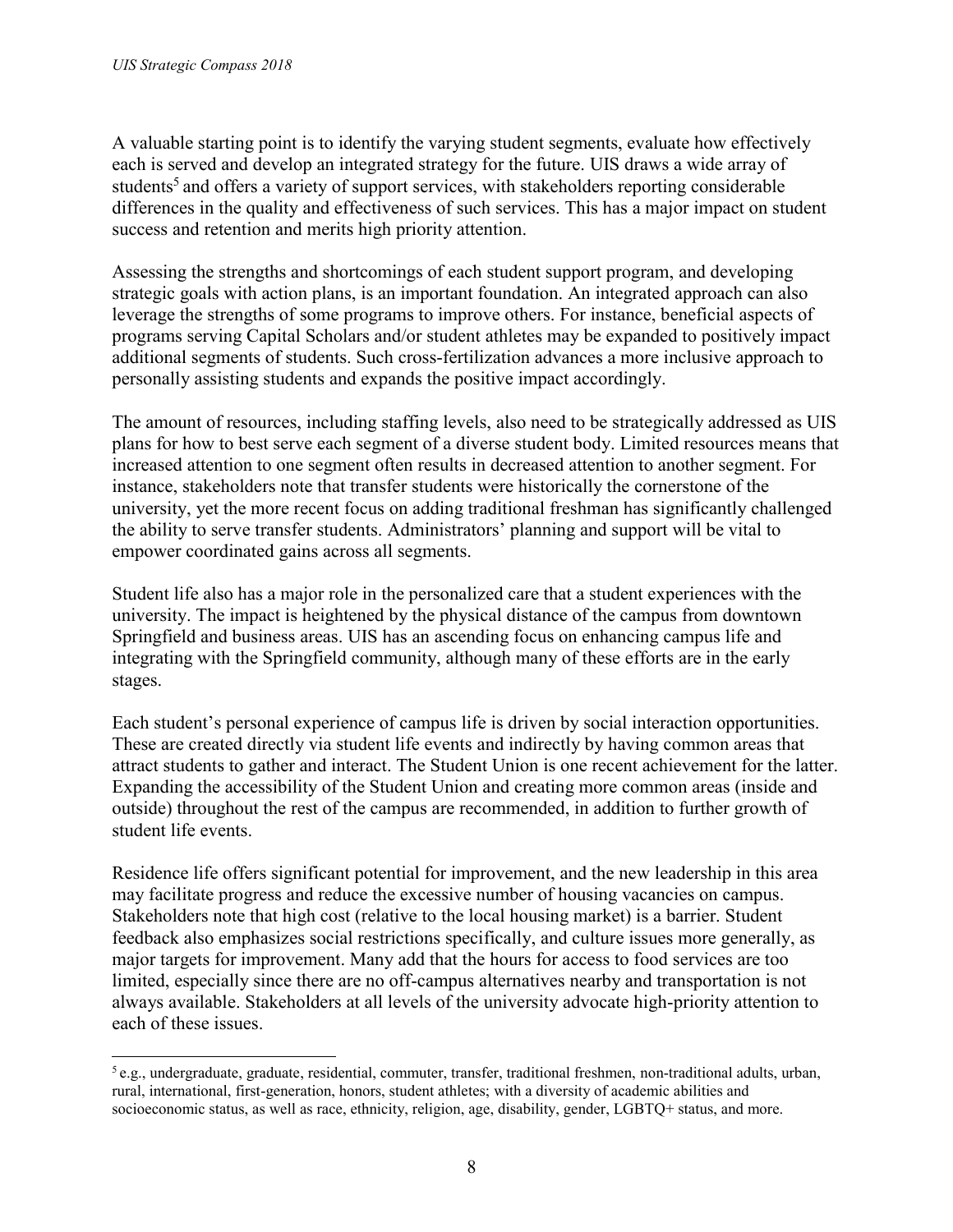UIS is also actively seeking to collaborate with the Springfield business community for development of a "campus town" region adjacent to UIS, which could include shops, restaurants and entertainment options for students. This would be a major benefit for student life, as well as for strengthening the university's connection with the community, and thus is a key priority for UIS' future.

## <span id="page-8-0"></span>**Experience Engaged**

UIS is committed to education infused with experiential learning opportunities and is positioned to build upon its strengths in this area. This expands skill development, stimulates interest, enhances career preparation and facilitates community connections. The UIS aspiration is for every student to benefit from a range of such experiences.

Stakeholders praise UIS' history in this regard and endorse an even greater focus for the future. It is a point of distinction for the university that provides a competitive market advantage for both the university and its students.

## *Key Priorities:*

- *Reinforce and expand current experiential learning opportunities beyond the classroom.*
- *Increase capability and practice of integrating experiential activities within courses.*

UIS strengths include a variety of existing initiatives that have strong reputations and/or rising potential. The size of the university also enables every student to benefit from several opportunities, which typically is not practical at larger universities and often is not as well developed at similar-sized or smaller universities. Additionally, being located in the state capital is a significant advantage for developing opportunities, especially regarding public policy and service. State government, nonprofit and not-for-profit organizations, and private businesses all provide regional collaboration foundations.

Civic engagement has been prominent at UIS since the birth of the university. Examples range from civil activism and volunteer efforts to formal initiatives such as the acclaimed Illinois Innocence Project and the Center for State Policy and Leadership.

Internships are another major form of experiential learning. Two of the highly regarded assets at UIS include the Graduate Public Service Internship (GPSI) Program and the Illinois Legislative Staff Internship Program (ILSIP).

Student involvement in faculty research also provides valuable experience, including individualized professional mentoring of students and development of analytical skills. As part of delivering on its "Leadership Lived" brand promise, internships are available throughout campus to help students develop applied leadership experiences. International opportunities are available as well through Study Abroad.

These are some of the ways in which UIS provides experiential opportunities beyond the classroom (or online platform). Experiential learning can also be fostered within the courses in a wide variety of ways, including applied projects, civic engagement activities, interviews and/or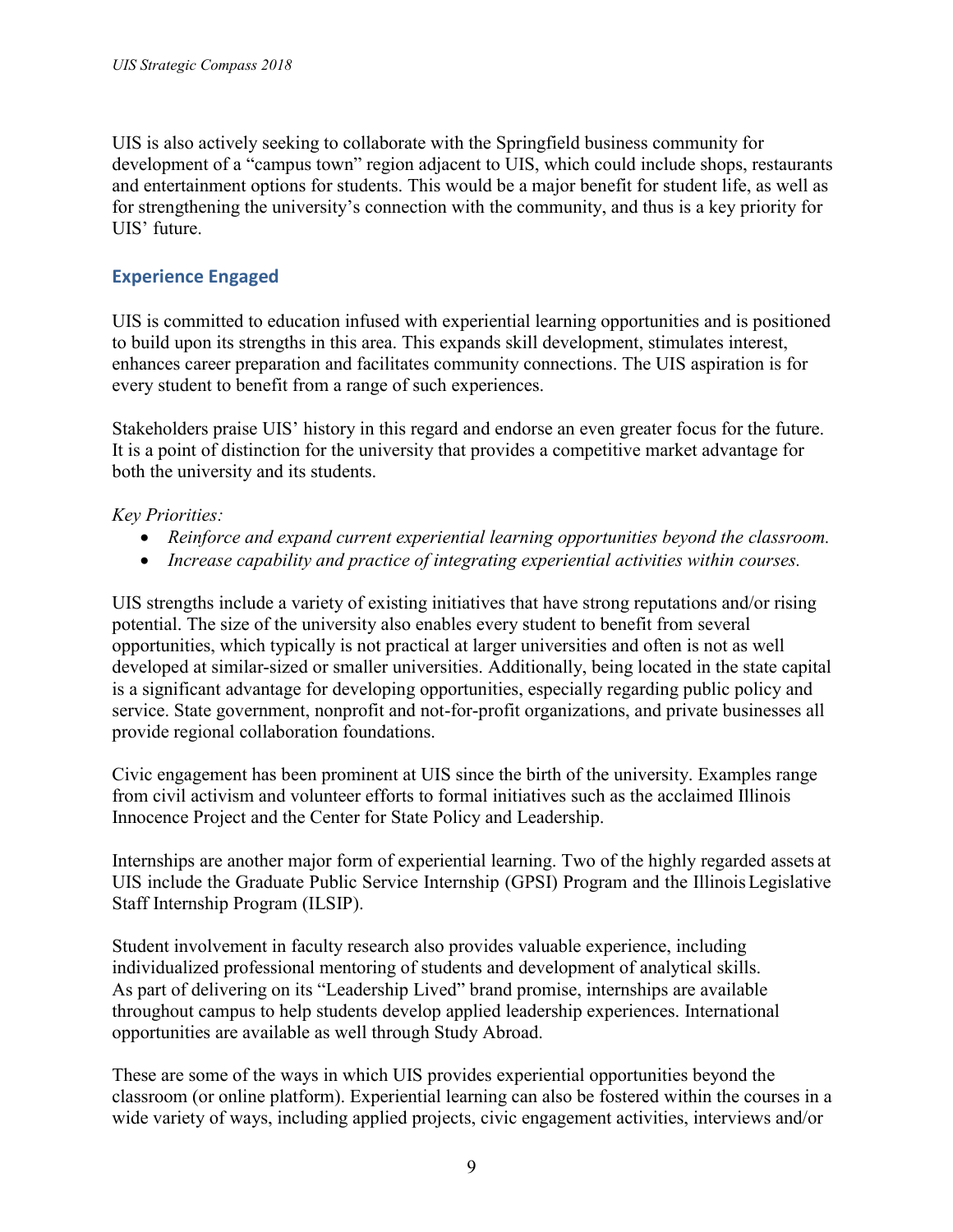shadowing at organizations, simulation activities, etc. Stakeholders endorse increased integration of experiential learning into courses and note the importance of a corresponding investment in faculty development of ideas, skills, strategies and resource support.<sup>6</sup>

# <span id="page-9-0"></span>**Liberal Arts Skilled**

UIS has an esteemed liberal arts history that lays an important foundation for its future. Liberal arts provides students with versatile skills that are valuable across careers, and in life more generally. It takes more than applied technical skills to be prepared for career success, with prominent employers increasingly emphasizing the importance of liberal arts skills.<sup>7</sup> These skills range from interpersonal to analytical, and much more.<sup>8</sup>

## *Key Priority:*

 *Strategically assess how to best leverage UIS' liberal arts strengths for the future, including how to integrate those strengths across majors.*

This priority frames the value of general education courses as more than their respective knowledge domains, particularly when the liberal arts skills gained from those courses are explicitly recognized. Additionally, the Engaged Citizen Common Experience (ECCE) program is lauded by many, particularly for its role in exposing students to alternate perspectives and for the quality of ECCE guest speakers. However, stakeholders have mixed reactions overall to ECCE, partly due to cumbersome processes and effects (e.g., impact on transfer students). A UIS review of ECCE should clarify ECCE's purpose, assess how well it meets that purpose and examine potential obstacles that may result from this program. That review will provide UIS with a more complete basis for developing ECCE recommendations.

There are more potential avenues for developing liberal arts skills at UIS. Teaching innovation initiatives can include liberal arts-based pedagogy developments for non-liberal arts classes. Cross-course collaborations are another creative option, with proper planning and logistical support. A future UIS faculty development center could have a valuable role for facilitating these and other liberal arts skills integration innovations.

<sup>&</sup>lt;sup>6</sup>See the World-Class Teaching section for further description of faculty development recommendations (including the importance of incentives and rewards, and the value that a "Faculty Development Center" could for provide for facilitating teaching innovations across campus).

 $^7$ e.g., Google found that "soft" liberal arts skills are more critical to job success than "hard" technical skills, even for highly technical jobs (December 2017 - https:/[/www.washingtonpost.com/news/answer-sheet/wp/2017/12/20/the](http://www.washingtonpost.com/news/answer-sheet/wp/2017/12/20/the-surprising-)[surprising-](http://www.washingtonpost.com/news/answer-sheet/wp/2017/12/20/the-surprising-) thing-google-learned-about-its-employees-and-what-it-means-for-todaysstudents/?noredirect=on&utm\_term=.57471b8e2631)

<sup>8</sup>Specific Liberal Arts skills often cited by employers and alumni as beneficial include those featured on the UIS Sociology Anthropology website (https:/[/www.uis.edu/sociologyanthropology/about/thebenefitsofaliberalartsdegree](http://www.uis.edu/sociologyanthropology/about/thebenefitsofaliberalartsdegree))). Additional current examples can be researched from external sources regarding employer-preferred liberal arts skills and related career readiness skills.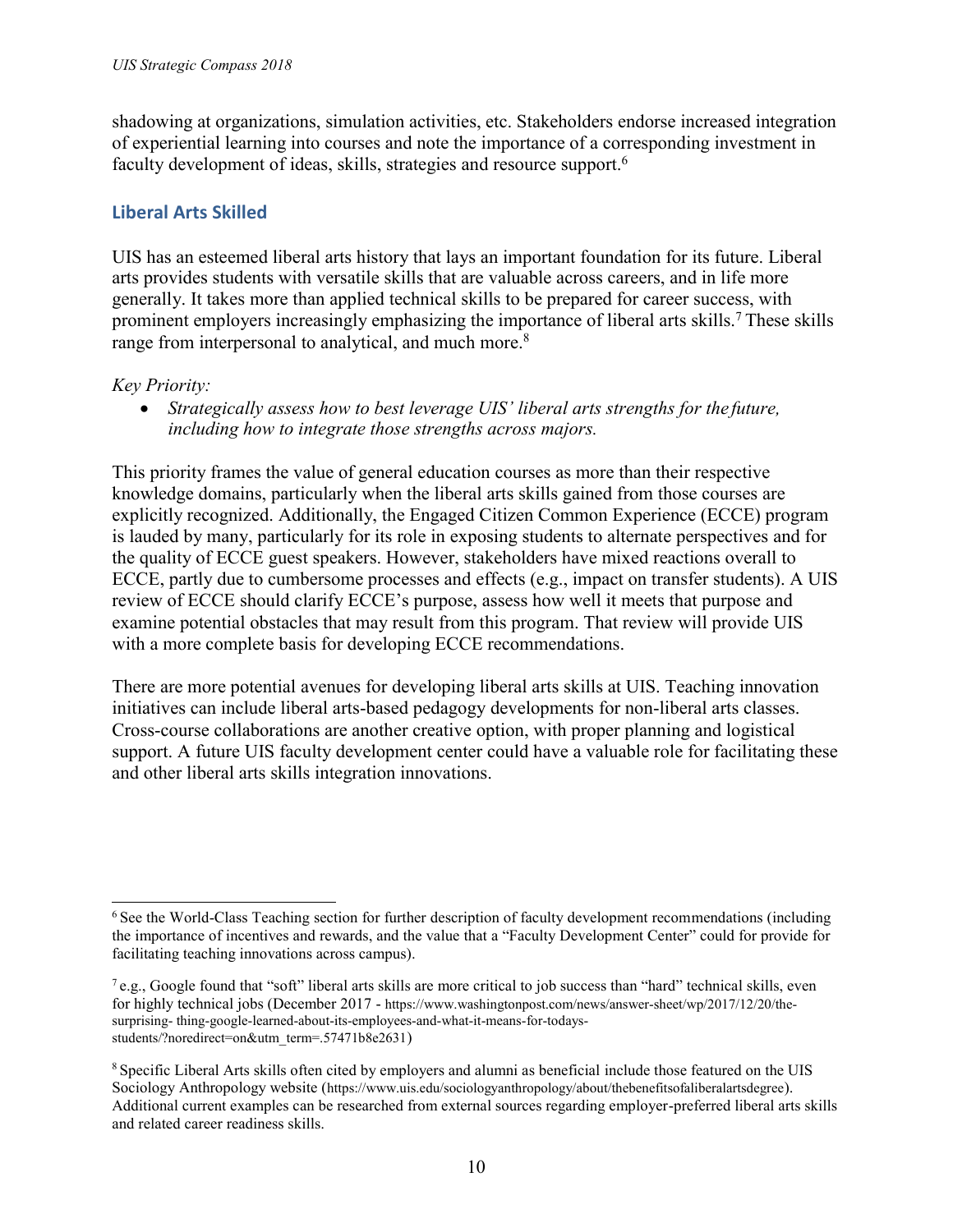# <span id="page-10-0"></span>UIS Strategic Compass: Seven Essential Values

The four pillars described above are driven by an environment of seven essential values. Each of these values is strongly endorsed by UIS stakeholders and has cross-cutting impact. These UIS ideals should serve as essential reference points for decisions and actions throughout the university.

## **Student-Focused Teaching and Learning**

*We place student development – fostered through meaningful interactions among students, faculty, staff and the community — at the core of all University activities.* 

#### **Integrity**

*We conduct ourselves with honesty, professionalism and respect for others, accepting responsibility for the ethical consequences of our ideas and actions.* 

#### **Inquiry**

*We seek to understand the world around us through the mastery of core skills of perception, analysis and expression, through the acquisition of knowledge and through the pursuit of scholarship that is challenging and significant.* 

#### **Civic Engagement**

*We build meaningful relationships that enable us to both learn from and contribute to our local and global communities.*

#### **Diversity**

*We embrace diversity in all its forms as both an intellectual commitment and a social responsibility, and we foster an inclusive culture that recognizes the needs and contributions of every individual.*

## **Strategic Thinking**

*We are a proactive learning organization committed to continuous improvement, evidence-based decisionmaking and innovation.*

## **Accountability**

<span id="page-10-1"></span>*We translate intentions into actions via shared governance and fiscal stewardship, holding decision-makers responsible to our students, colleagues and other stakeholders.*